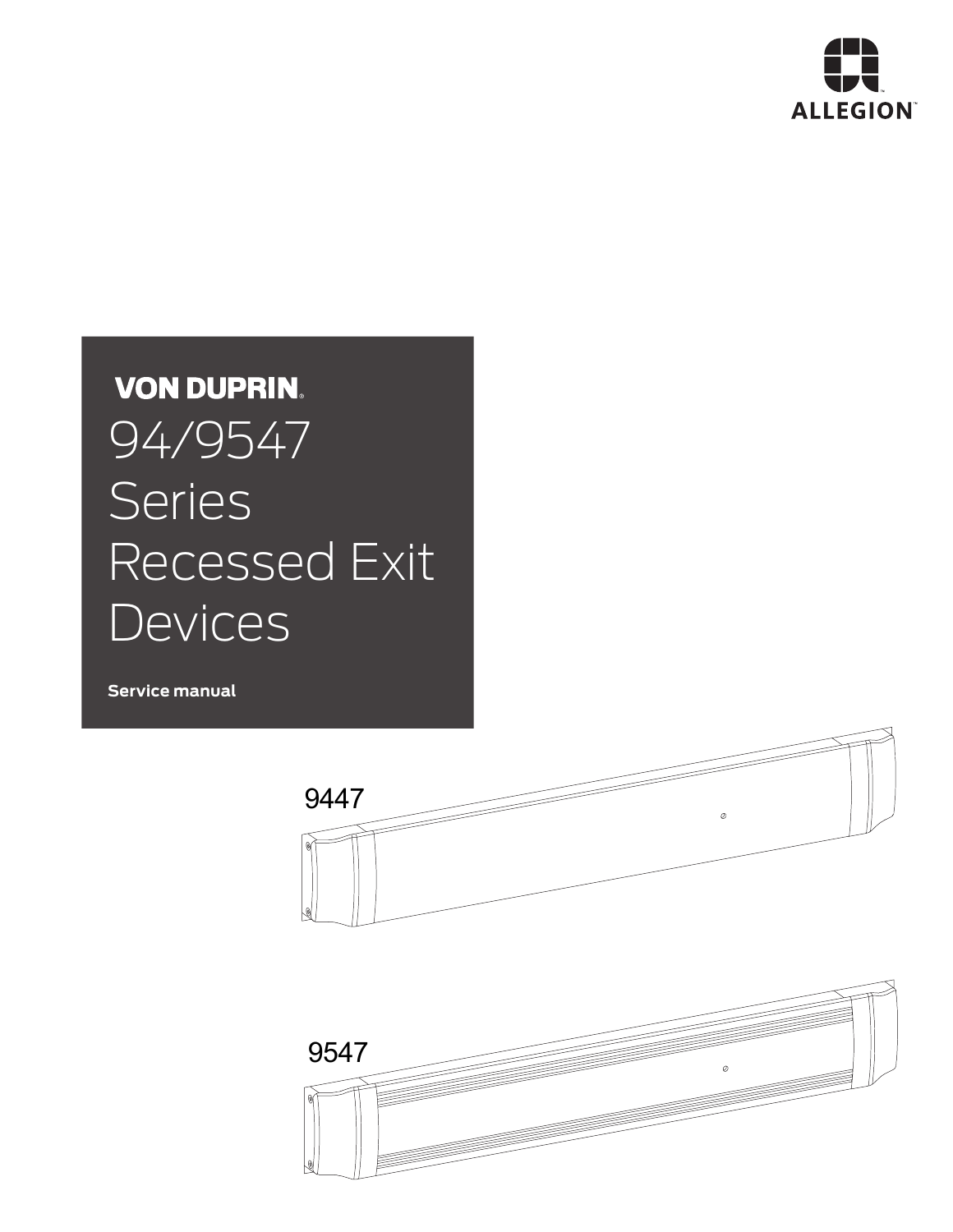#### **INDEX**

| 94/9547 Devices                |  |
|--------------------------------|--|
|                                |  |
|                                |  |
|                                |  |
|                                |  |
| Variations of the Basic Device |  |
|                                |  |
|                                |  |
| General Information            |  |
|                                |  |
|                                |  |
|                                |  |
|                                |  |
|                                |  |
|                                |  |
|                                |  |

#### **INTRODUCTION**

This manual contains a listing of replaceable parts and assemblies for the 94/9547 and 94/9547-F Concealed Vertical Rod Exit Devices. (94 Series and 95 Series devices are almost identical. The 95 Series has a grooved case; the 94 Series has a smooth case.)

#### **HOW TO ORDER**

Some parts are sold separately. Other items are available as part of a kit or multiple quantity package. For the best possible service when ordering replacement parts or assemblies, please provide the following information:

- Part number or assembly number
- Description
- Quantity needed
- Finish desired (if available finished)
- Date of original purchase (if known)

To find out the name of your local Von Duprin distributor or sales representative, contact:

Von Duprin Division Allegion 2720 Tobey Drive Indianapolis, Indiana 46219 Phone: (877) 671-7011

#### **PART NUMBER AND AVAILABILITY CHANGES**

This manual was designed to help illustrate the replacement parts and kits that are available for sale. Because of changes to the product and/or manufacturing process, part numbers and availability can change over time.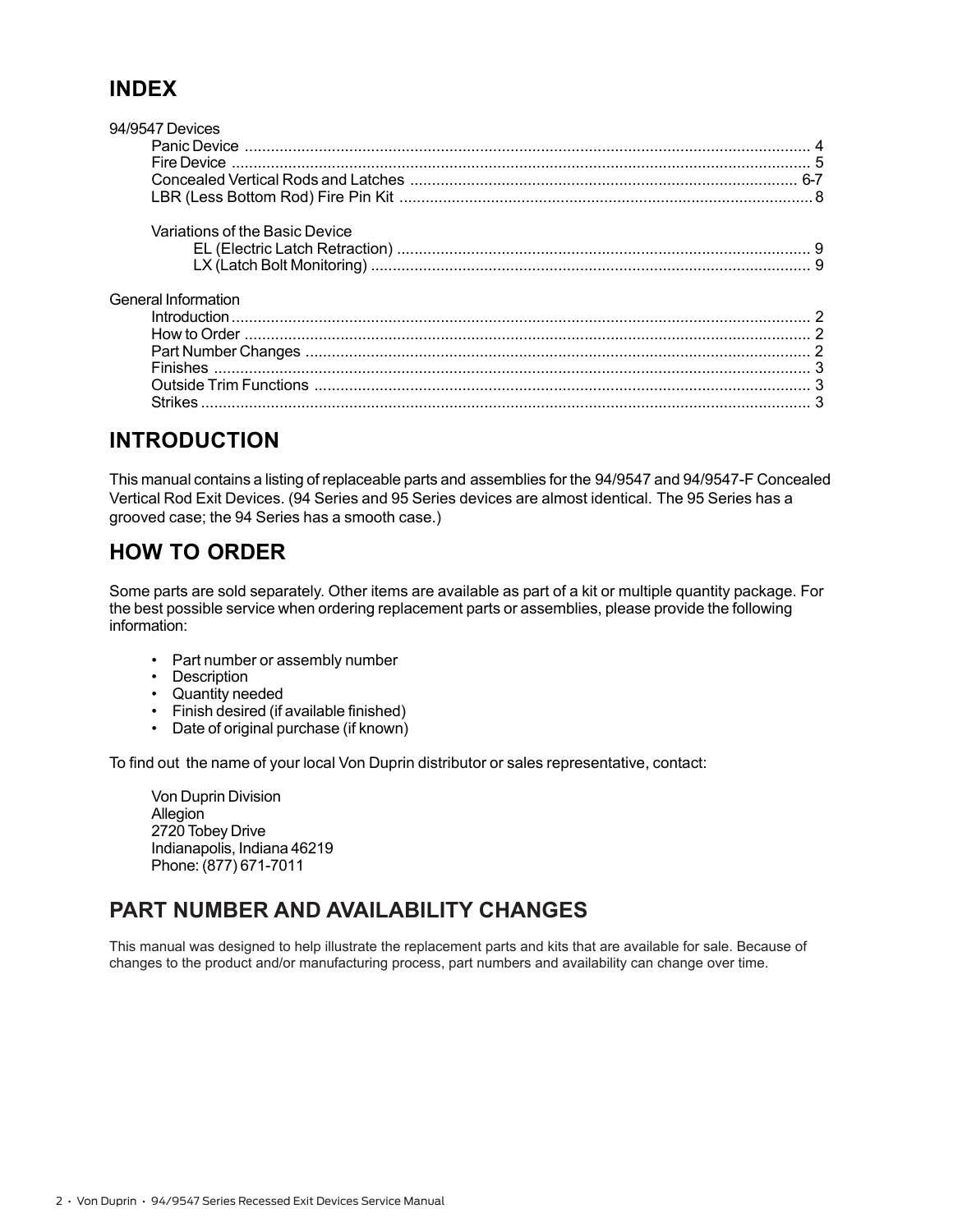#### **OUTSIDE TRIM FUNCTIONS**

## LP230L 376TX550-DT 376T-BEX550-DT <u>US3</u> <u>US4</u> US10 US26 <u>US26D</u> <u>US28</u> 313 U.S. Std Reference

|  |  | 94/95 SERIES FINISHES |  |
|--|--|-----------------------|--|
|--|--|-----------------------|--|

| U.S. Std<br>Reference | <b>BHMA</b><br>Reference | Description                  |
|-----------------------|--------------------------|------------------------------|
| US <sub>3</sub>       | 605                      | <b>Bright Brass</b>          |
| US4                   | 606                      | <b>Satin Brass</b>           |
| <b>US10</b>           | 612                      | <b>Satin Bronze</b>          |
| <b>US26</b>           | 625                      | <b>Polished Chrome</b>       |
| <b>US26D</b>          | 626                      | Satin Chrome                 |
| <b>US28</b>           | 628                      | <b>Anodized Aluminum</b>     |
| 313                   | 710                      | <b>Duranodic Dark Bronze</b> |
| US26D-AM              | 626-AM                   | Satin Chrome, AM             |



\* "BE" (Blank Escutcheon) no cylinder used - lever always active

\*\* "DT" (Dummy Trim) rigid lever for pull operation

#### **STRIKES**

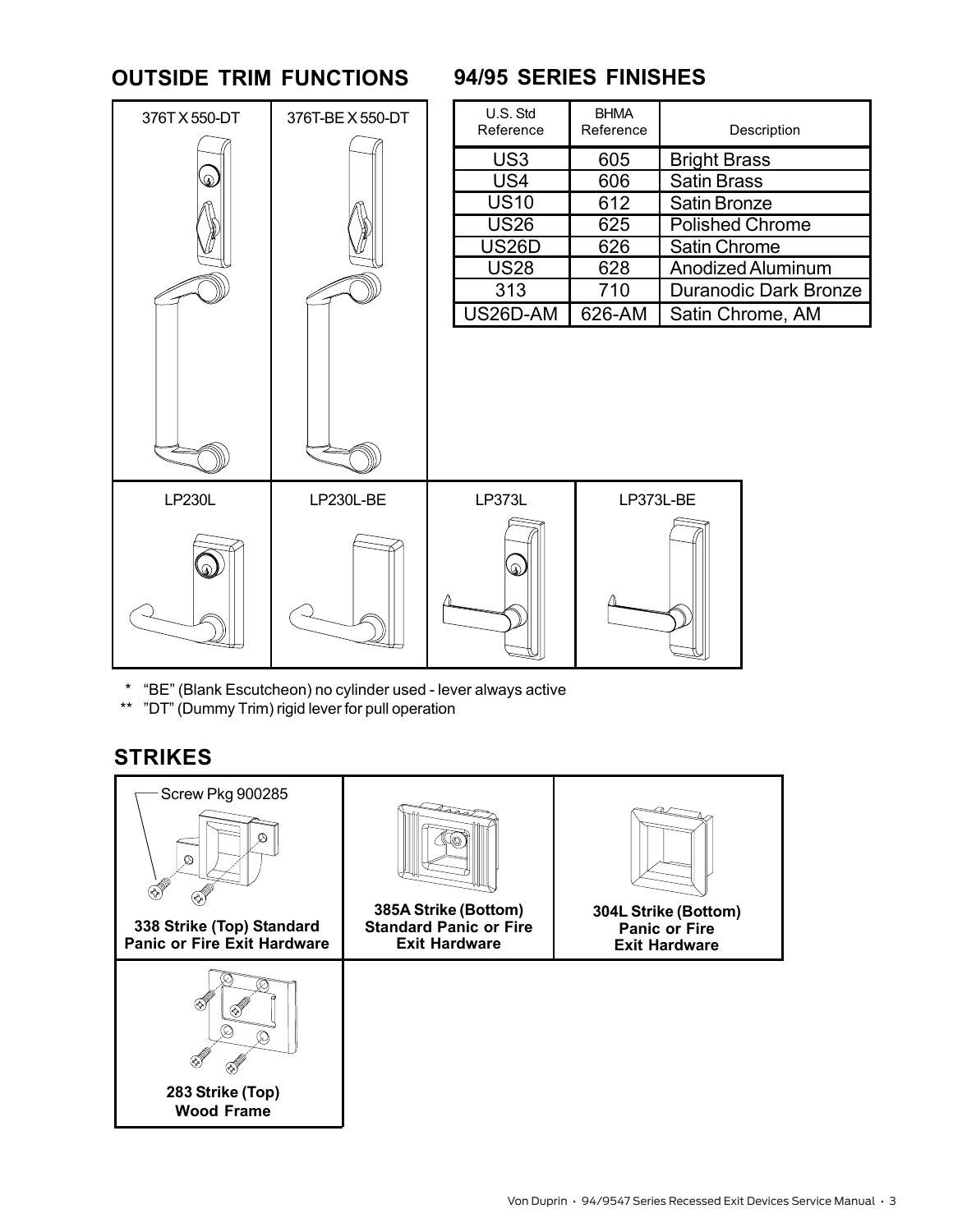| Item No.       | Quantity       | Part No.        | Description                             | Finish |
|----------------|----------------|-----------------|-----------------------------------------|--------|
|                |                | PKGMTG.1001     | <b>INPACT Device Mounting Package</b>   |        |
|                |                | 090085          | Dog Key 5/32" Hex (Pkg of 10)           |        |
| 1              | 1              | 090005          | Dog Key 5/32" Hex (Pkg of 2)            |        |
| $\overline{2}$ |                | 971659          | Dogging Clip                            |        |
| 3              |                | 971664          | Dogging Clip Spring                     |        |
| 4              | 1              | 971706          | <b>Baseplate Link Pin</b>               |        |
| 5              |                | 050585          | Control Link Pin Kit (w/Retaining Ring) |        |
| 6              |                | 090107          | Control Link Pin Retaining Ring Pkg/10  |        |
| $\overline{7}$ | 1              | 971712          | <b>Main Control Link</b>                |        |
| 8              |                | 971763          | 9547/48/75 Pushpad                      | X      |
| 8              |                | 971764          | 9447/48/75 Pushpad                      | X      |
| 8              |                | 971709          | 9547/48/75 Pushpad (US3,/US26)          | X.     |
| 8              | 1              | 971710          | 9447/48/75 Pushpad (US3,/US26)          | X      |
| 9              | $\overline{2}$ | <b>ECAP.115</b> | 94/9547/48/75 End Cap Package           | X      |
| 10             |                | <b>CASE.107</b> | 94/9547/48/75 Center Case               |        |

X in "Finish" column designates finished items; finish must be specified when ordering. \* To order, specify device type, size, and finish. Example: PBKIT 94 3' US28

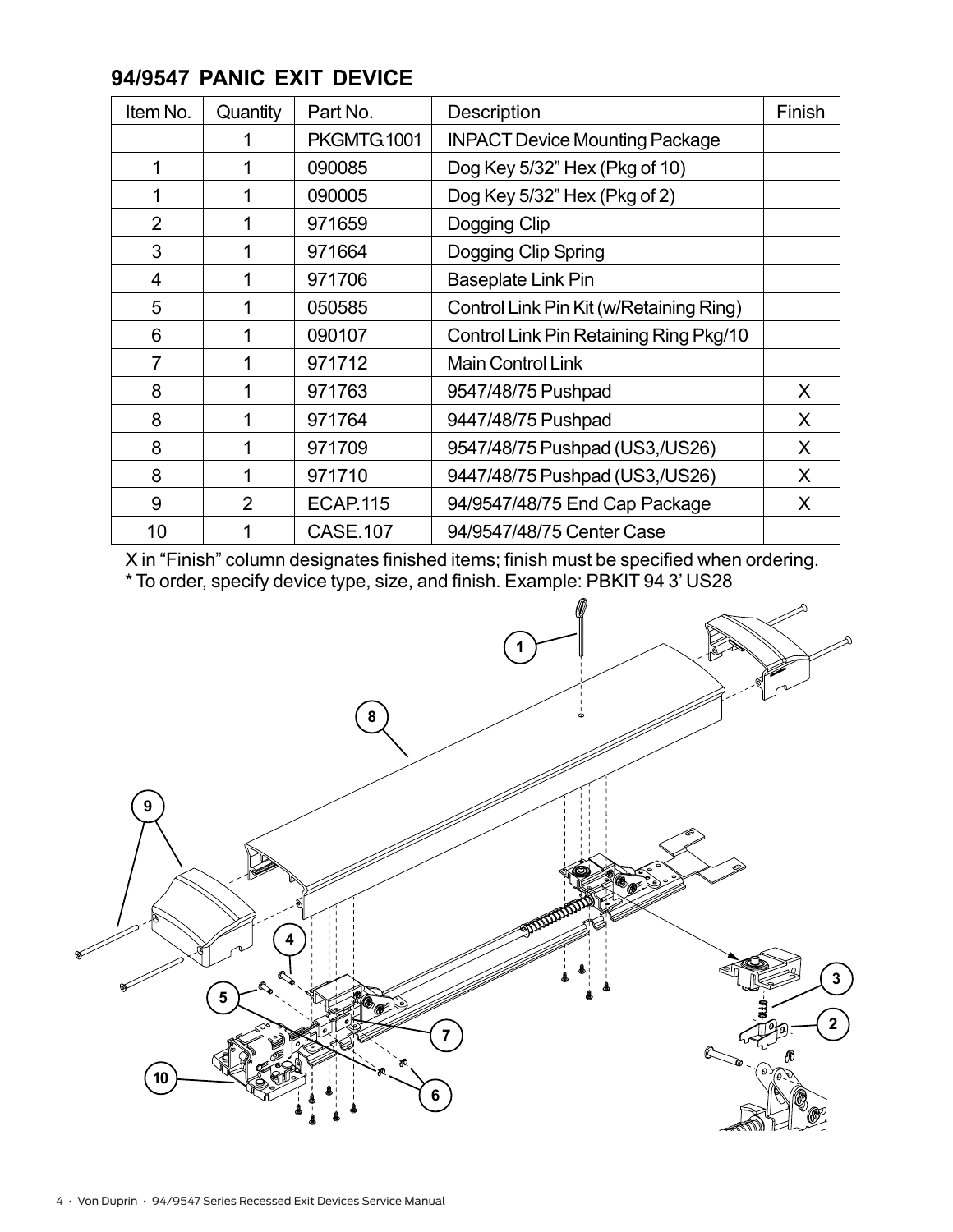| Item No. | Quantity       | Part No.        | Description                             | Finish |
|----------|----------------|-----------------|-----------------------------------------|--------|
|          |                | PKGMTG.1001     | <b>INPACT Device Mounting Package</b>   |        |
|          |                | 971706          | <b>Baseplate Link Pin</b>               |        |
| 2        |                | 050585          | Control Link Pin Kit (w/Retaining Ring) |        |
| 3        |                | 090107          | Control Link Pin Retaining Ring Pkg/10  |        |
| 4        |                | 971712          | <b>Main Control Link</b>                |        |
| 5        |                | 971765          | 9547/48-F/75-F Pushpad                  | X.     |
| 5        |                | 971766          | 9447/48-F/75-F Pushpad                  | X      |
| 5        |                | 971655          | 9547/48/75-F Pushpad (US3,/US26)        | X      |
| 5        |                | 971656          | 9447/48/75-F Pushpad (US3,/US26)        | X      |
| 6        | $\overline{2}$ | <b>ECAP.115</b> | 94/9547/48/75 End Cap Package           |        |
|          |                | <b>CASE.107</b> | 94/9547/48/75 Center Case               |        |

#### **94/9547-F FIRE EXIT DEVICE**

X in "Finish" column designates finished items; finish must be specified when ordering. \* To order, specify device type, size, and finish. Example: PBKIT 94 3' US28

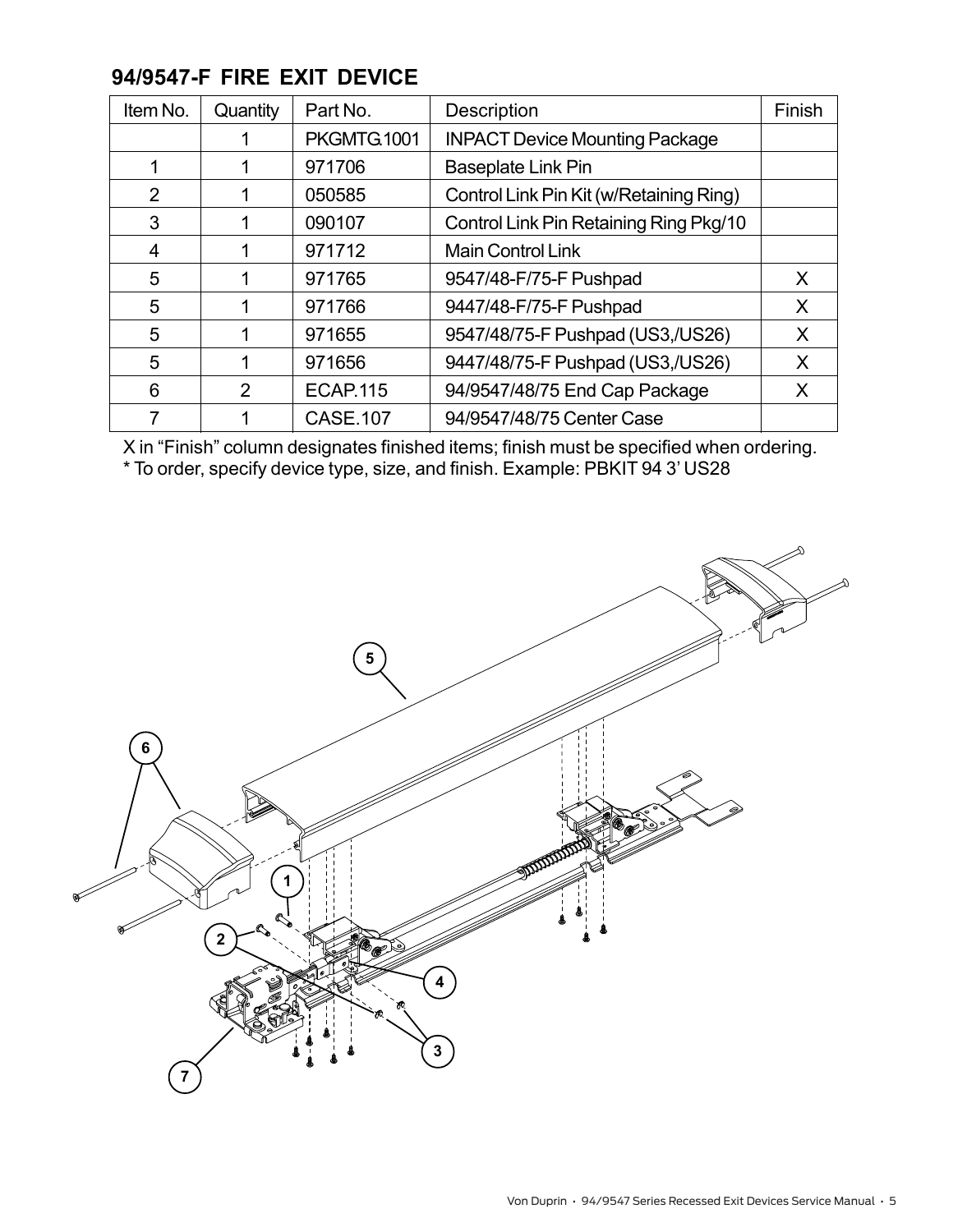#### **94/9547/48/-F VERTICAL RODS AND LATCHES**

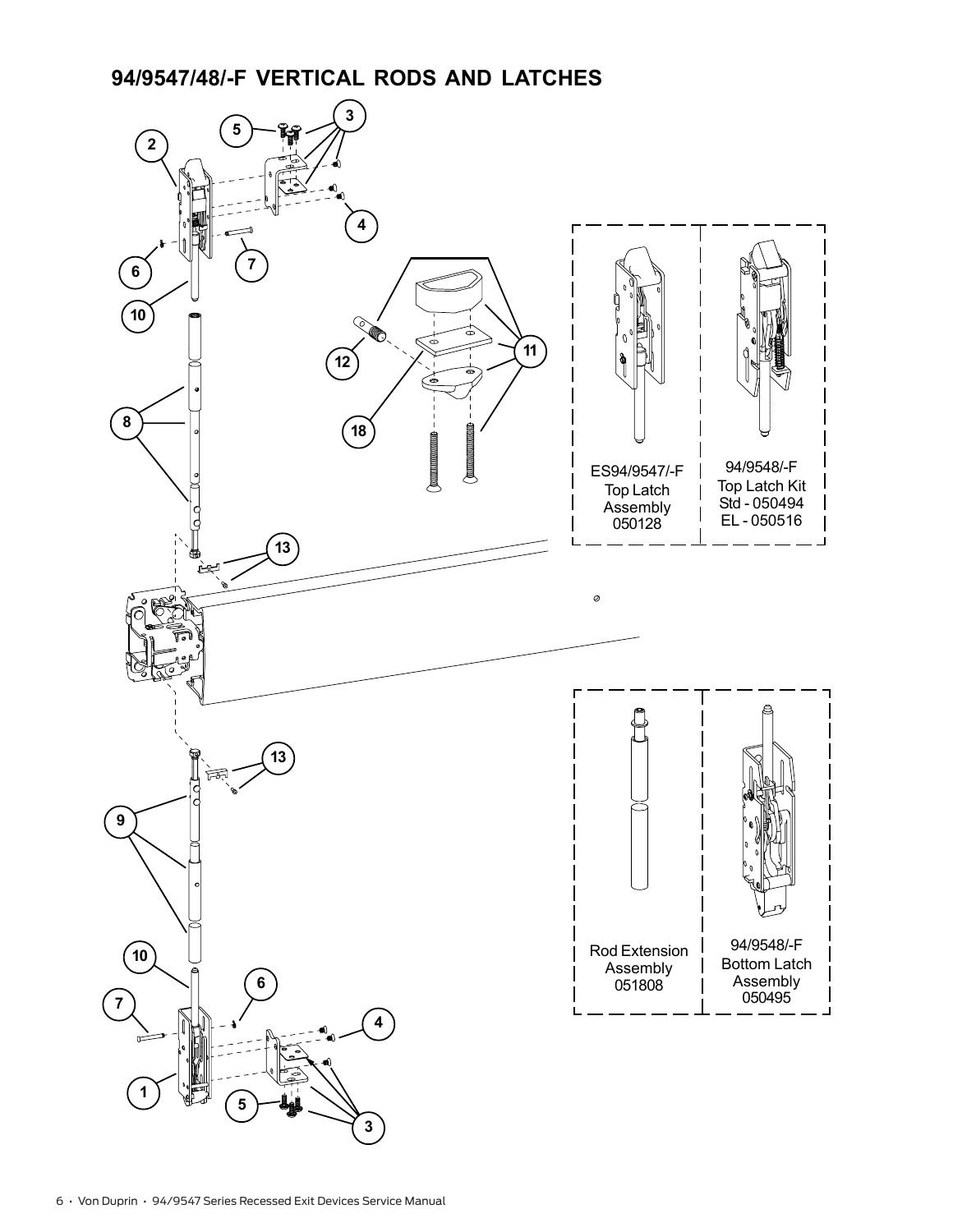#### **94/9547/48/-F VERTICAL RODS AND LATCHES**

| Item No.       | Quantity       | Part No.   | Description                              | Finish |
|----------------|----------------|------------|------------------------------------------|--------|
| $\star$        |                | 050047     | 94/9548 Latch Retrofit Kit               |        |
| $\star$        | 1              | 050048     | 94/9548/-F Latch Retrofit Kit            |        |
| $1^{**}$       | 1              | 050493     | 94/9547/-F Bottom Latch Kit              |        |
| $2***$         | 1              | 050492     | 94/9547/-F Top Latch Kit                 |        |
| 3              | $\overline{2}$ | 109324     | 94/9547/-F Latch Mtg Bracket Kit         |        |
| 3              | $\overline{2}$ | 112868     | 94/9548/-F Latch Mtg Bracket Kit         |        |
| 4              | 6              | 090059     | Latch Bracket Mtg Screw (Latch)          |        |
| 5              | 6              | 090061     | Latch Bracket Mtg Screw (Metal Door)     |        |
| 5              | 6              | 900856     | Latch Bracket Mtg Screw (Wood Door)      |        |
| 6              | $\overline{2}$ | 090063     | Retaining Ring (Pkg of 10)               |        |
| $\overline{7}$ | $\overline{2}$ | 090064     | Latch Link Pin (Pkg of 10)               |        |
| 8              | 1              | RODASY.121 | Adjustable Top Rod 6'8" - 8'4" Door      |        |
| 9              | 1              | RODASY.122 | Adjustable Bottom Rod Kit                |        |
| 10             | $\overline{2}$ | 090071     | 94/9547/-F Rod Connecting Screw          |        |
| 10             | $\overline{2}$ | 090072     | 94/9548/-F Rod Connecting Screw          |        |
| 11             | 1              | 106222     | <b>Ratchet Release Pkg</b>               | X.     |
| 12             | 1              | 090070     | <b>Ratchet Release Screw</b>             |        |
| 13             | $\overline{2}$ | KIT.1001   | 94/9547/-F Rod Adjustment Kit            |        |
| 13             | $\overline{2}$ | KIT.1002   | 94/9547/-F Rod Adjustment Kit - LBR      |        |
| 14             | 1              | 090065     | <b>Bolt Return Spring</b>                |        |
| 15             | 1              | 090066     | Top Latch Compression Spring (Pkg of 10) |        |
| 16             | 1              | 090069     | Ratchet Lever Spring (Pkg of 2)          |        |
| 17             | 1              | 090062     | Btm Latch Case Spirol Pin (Pkg of 10)    |        |
| 18             | 1              | 970978     | 94/9547/-F Ratchet Release Spacer 1/8"   |        |

X in "Finish" column designates finished items; finish must be specified when ordering. \*Retrofit kit includes items 1-3 to convert 94/9547/-F to 94/9548/-F.

\*\*Each latch kit (item 1-2) includes only one latch mtg bracket kit (item 3). For service replacement only. Refer to retrofit kits to convert 94/9547/-F to 94/9548/-F.





94/9547/-F Top Latch 94/9547/-F Bottom Latch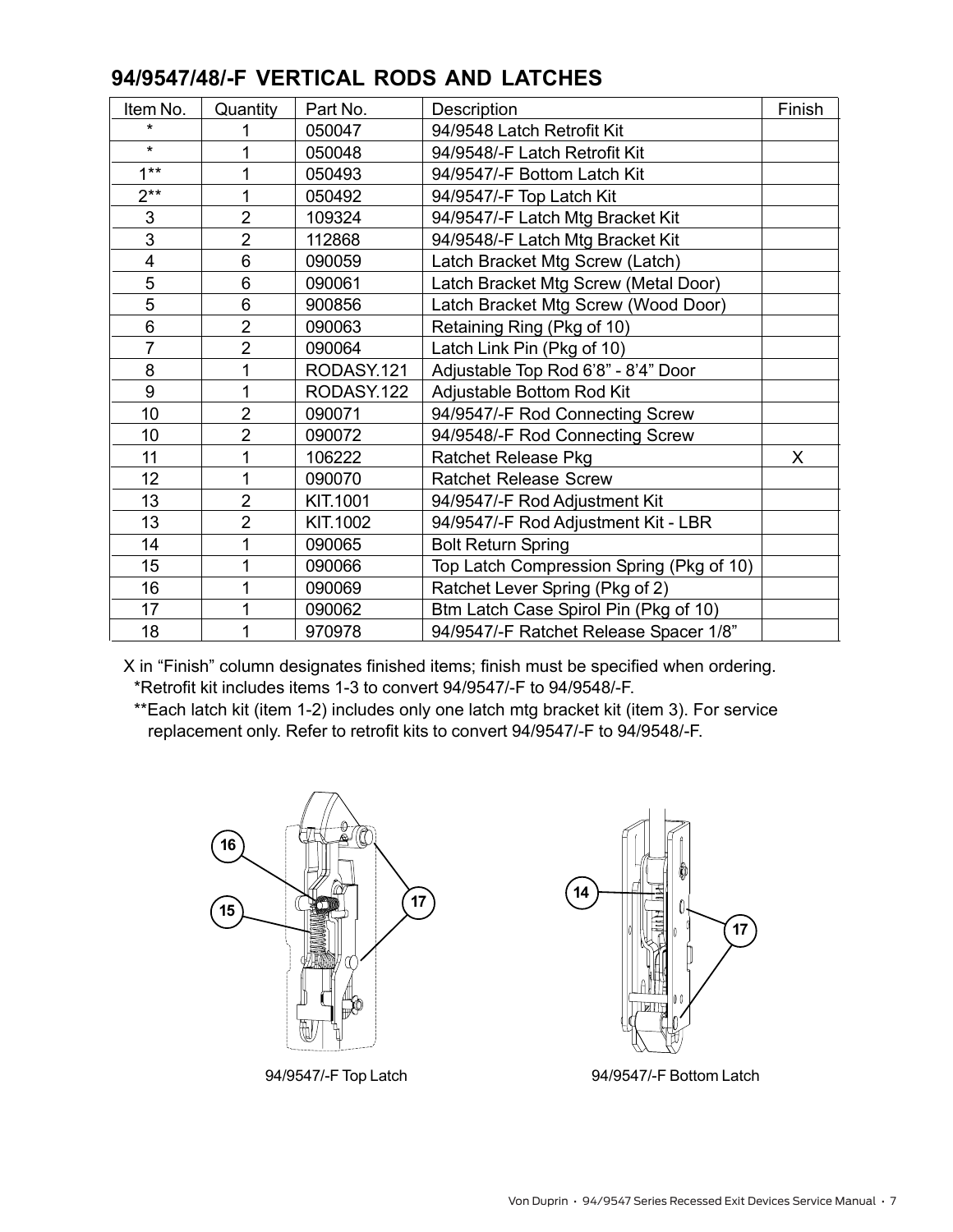### **94/9547-F LBR (LESS BOTTOM ROD) FIRE PIN KIT**

|  | Item No. $\vert$ Quantity $\vert$ Part No. $\vert$ | Description                 | Finish |
|--|----------------------------------------------------|-----------------------------|--------|
|  | 051860                                             | ∣ 47 LBR Fire Pin Kit       |        |
|  | 050509                                             | <b>LBR Fire Strike Plug</b> |        |

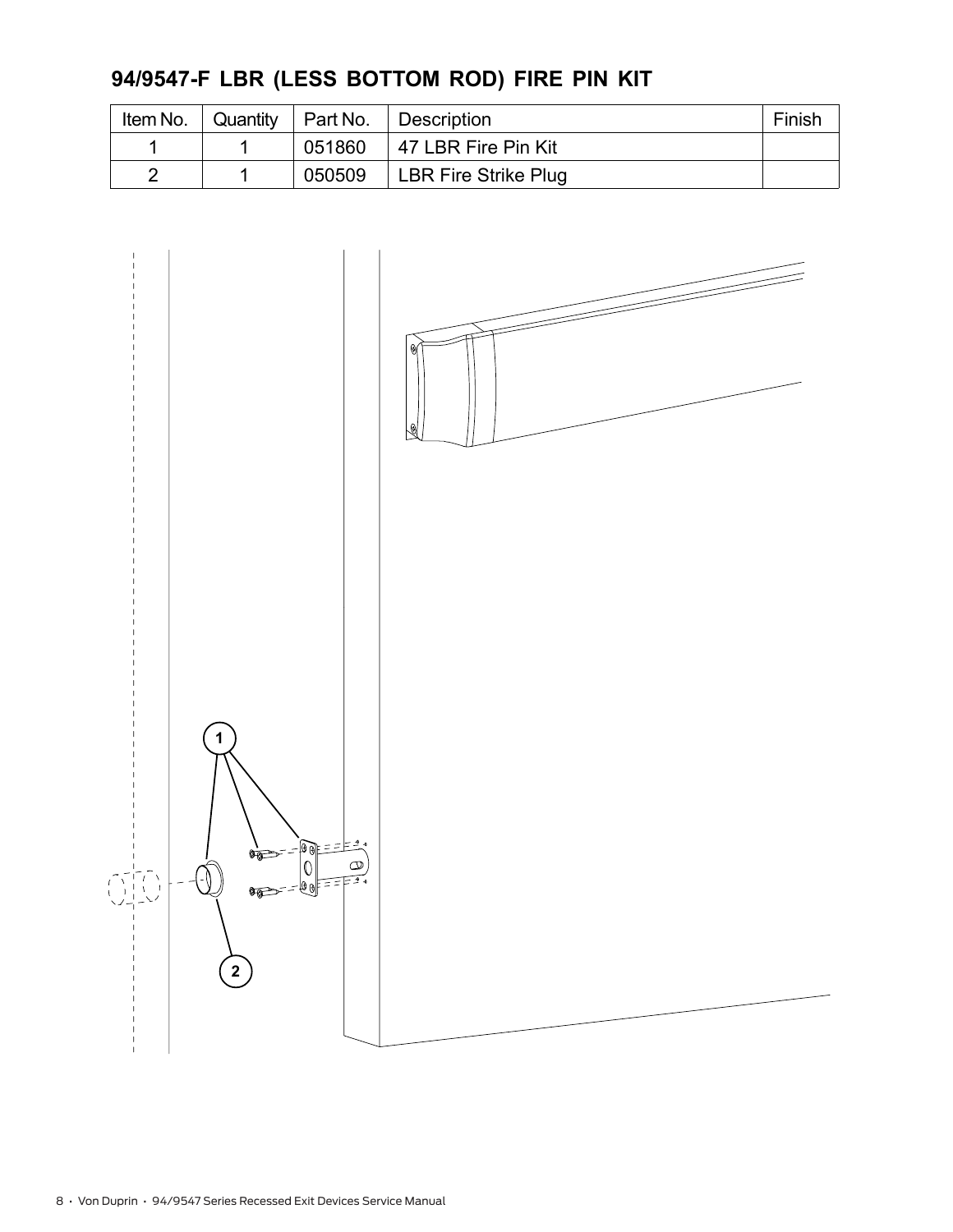| Item No. | Quantity | Part No. | <b>Description</b>             | Finish |
|----------|----------|----------|--------------------------------|--------|
|          |          | 110388   | EL 6' Cable and Connector      |        |
| 2        |          | 050534   | <b>EL Potted Module</b>        |        |
| 3        |          | 113189   | <b>EL Solenoid Assembly</b>    |        |
| 4        |          | 050539   | <b>EL Receptacle Connector</b> |        |
| 5        | 2        | 050540   | <b>EL Female Terminal</b>      |        |
| $\star$  |          | 050380   | EL94/95 Conversion Kit         |        |

#### **EL94/9547 ELECTRIC LATCH RETRACTION OPTION**

\*Kit includes items 1-7 plus new control link pin, retaining ring, and baseplate screws.



#### **94/9547/-F LX (LATCH BOLT MONITOR)**

|  |        | Item No. $\vert$ Quantity $\vert$ Part No. $\vert$ Description | Finish |
|--|--------|----------------------------------------------------------------|--------|
|  | 050226 | 94/9547/-F LX Retrofit Kit                                     |        |